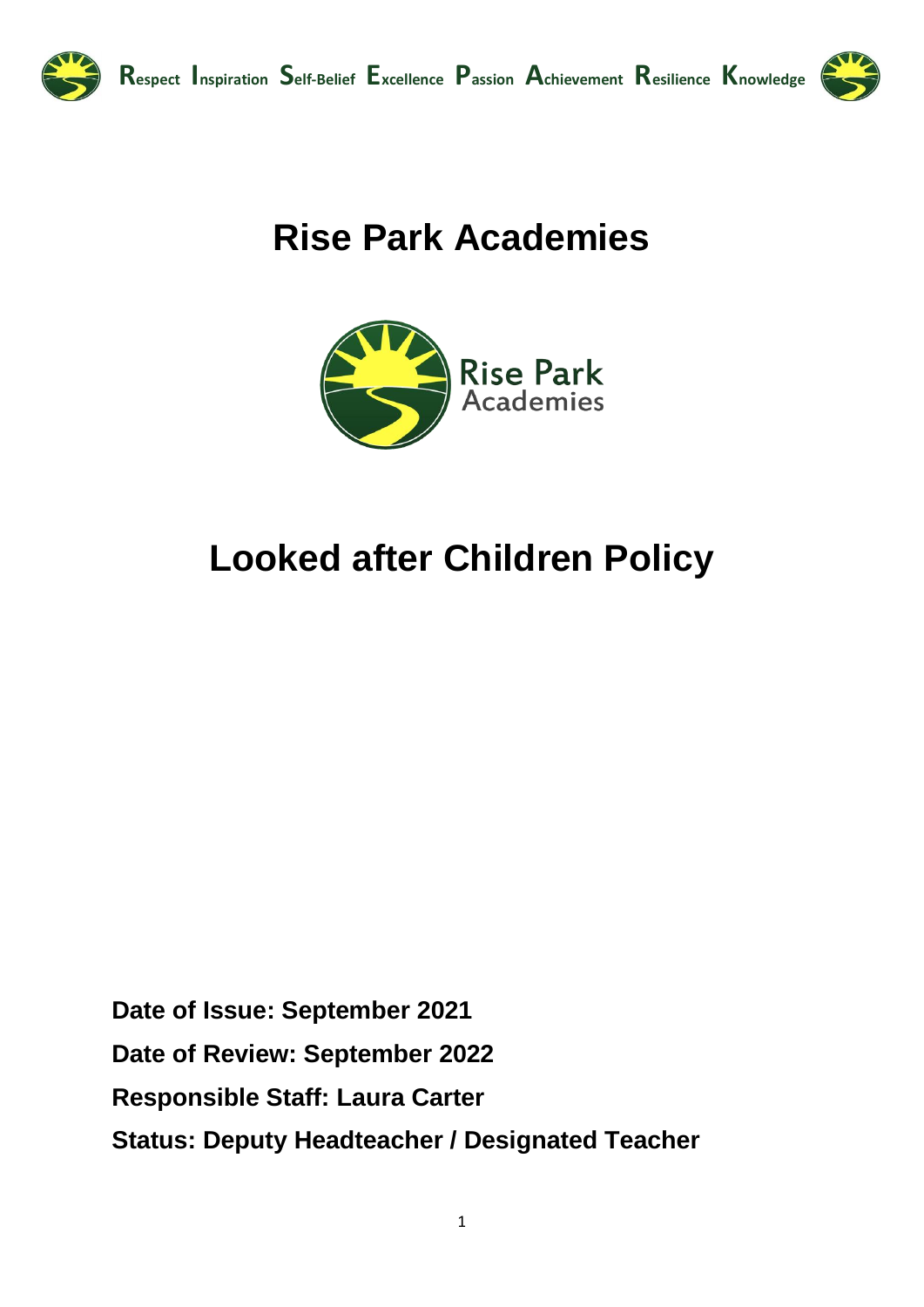**Respect Inspiration Self-Belief Excellence Passion Achievement Resilience Knowledge**



### **1. Policy Scope:**

Looked after children (CLA) is a term that refers to children for whom a Local Authority is sharing parental responsibility. This can happen either with parental agreement or when a Court makes a Care Order. The child may be living with foster carers, in a residential unit, with family members or sometimes with their parents.

CLA are one of the most vulnerable groups in society. The majority of Looked After Children have suffered abuse or neglect. It is nationally recognised that there is usually considerable underachievement when compared to their peers, which can result in poor progress throughout their school life. This in turn leads to problems in adulthood. At Rise Park, helping Looked after children succeed and providing them with a better future is a key priority in our school.

At Rise Park Academies, we recognise that all pupils are entitled to a balanced, broad curriculum and aims to promote the educational achievement and welfare of children in public care. We welcome any CLA who may be looked after by the Local Authority or those who may be in care of another authority but living in Havering.

This policy includes requirements set out in "Statutory guidance on the duty on local authorities to promote the educational achievement of looked after children under section 52 of the Children Act 2004" and associated guidance on the education of Looked After Children.

## **2. Roles and Responsibilities:**

#### **2.1 Designated Teacher**

The Designated Teacher for Looked After Children is Laura Carter (Deputy Headteacher of Rise Park Academies).

#### **Role of the designated teacher:**

- to ensure that all staff, both teaching and non- teaching, have an understanding of the difficulties and educational disadvantage faced by Looked After Children and understand the need for positive systems of support to overcome them;
- to inform members of staff of the general educational needs of Looked After Children and to support the involvement of these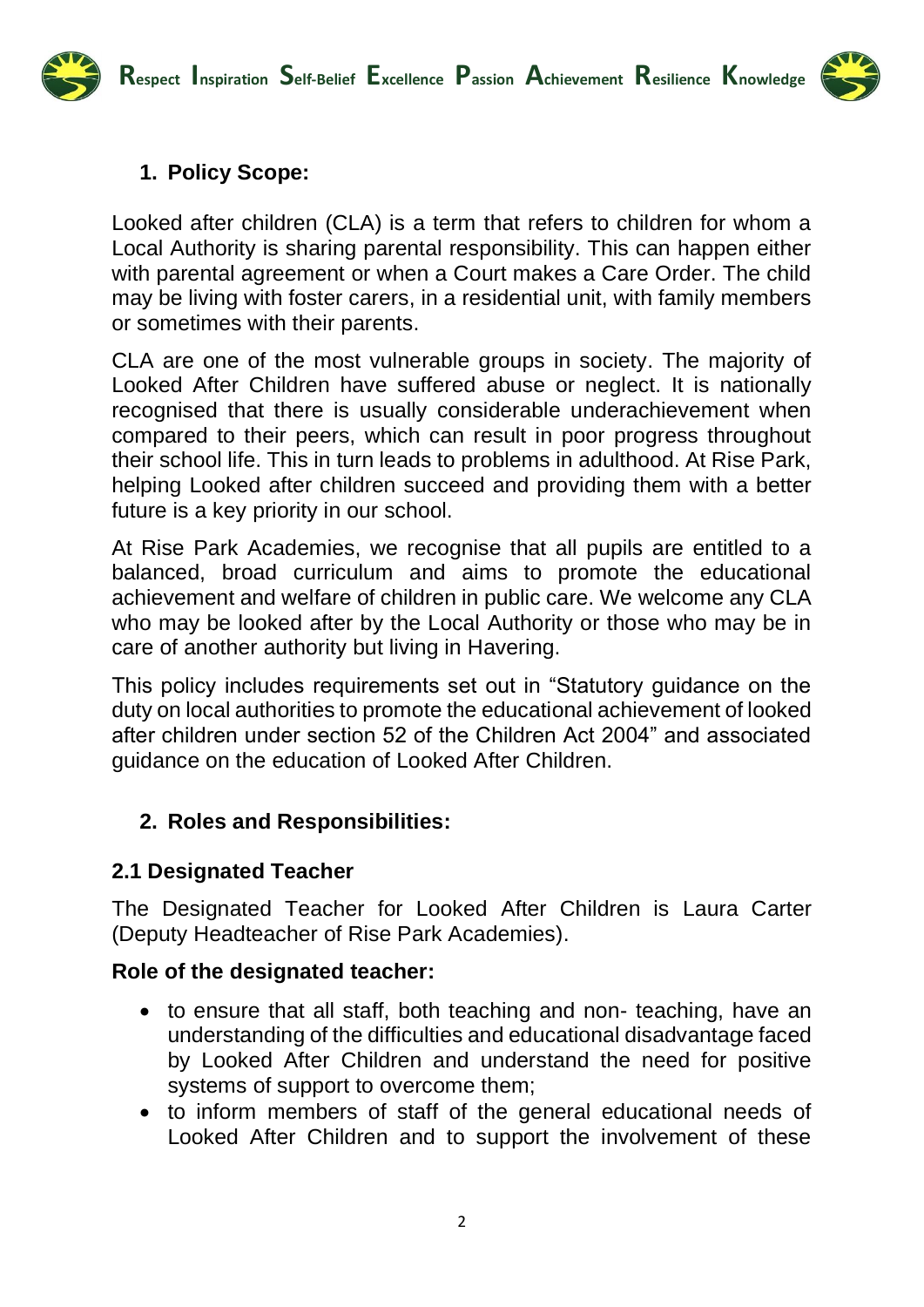



children in any school activity e.g. extracurricular clubs, homework, home reading work

- to develop and monitor systems for liaising with carers, Children's Services and any other agency which is involved
- to ensure all relevant education and care information is available to school staff (some aspects of confidentiality may apply) and that information is kept up to date
- to monitor the educational Progress of Looked After Children
- to intervene if there is evidence of underachievement, absence etc
- to ensure that each child has a Personal Education Plan (PEP) and an Individual Provision Plan (IPP) if necessary
- to co-ordinate review meetings and involve all appropriate agencies/staff and transfer procedures
- to promote good communication between all those involved in the child's life and listen to the child's views
- to attend any relevant training and cascade information to staff as appropriate

## **2.2 Governors**

The SEN Governor will liaise with the Designated CLA Teacher on a regular basis to monitor any CLA we may have at the school. They should be satisfied that the school's policies and procedures ensure that Looked After Children have equal access to: the curriculum, educational visits and extra curriculum activities. They should monitor the educational progress and attendance of any Looked After Child. Any concerns regarding CLA should be raised with the Trust Board of Directors

All Governors should ensure that:

- they are fully aware of the legal requirements and guidance on the education of Looked After Children. The Education (Admission of Looked After Children) (England) Regulations 2006.
- ensure the school has an overview of the needs and progress of Looked After Children
- allocate resources to meet the needs of Looked After Children
- ensure the school has a Designated Teacher and that person is carrying out all their responsibilities

## **2.3 Teaching Staff**

It is important that all teaching staff that are in contact with the child is aware that he/she is being looked after by a Local Authority.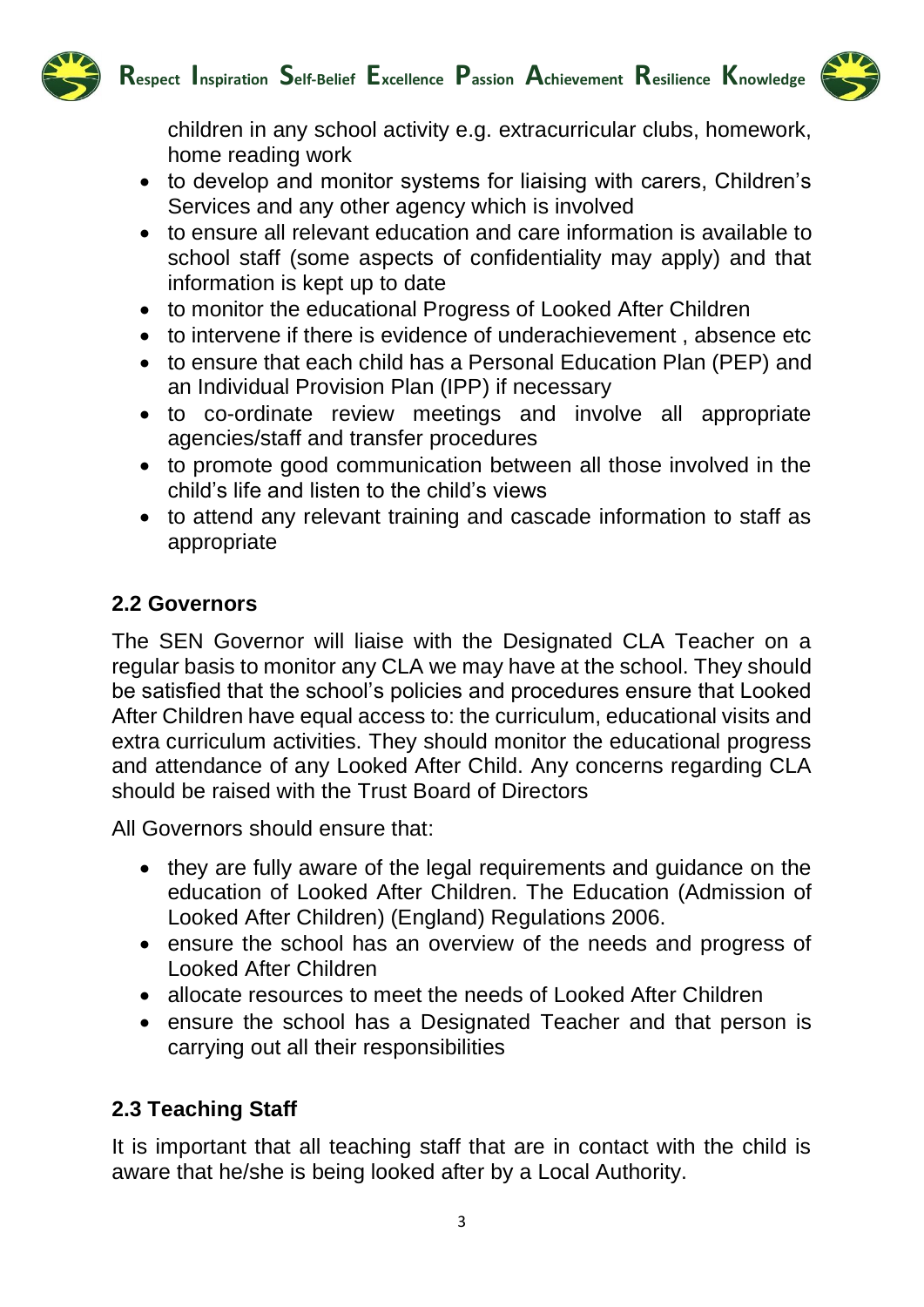



The responsibility for the transfer of information should be that of the Designated Teacher. In the absence of the class teacher, some information regarding the child's circumstances should be shared with the teacher covering the class.

All staff should have:

- High aspirations for the educational and personal achievement of Looked After Children
- Maintain CLA's confidentiality and ensure they are supported sensitively
- Respond promptly to the Designated Teacher's requests for information
- Work to enable CLA to achieve stability and success within the school
- Promote self- esteem of all Looked After Children
- Have an understanding of the key issues that affect the learning of Looked After Children

## **3. Admission Arrangements**

On admission, records will be requested from the pupil's previous school and a meeting will be held with the carer/parent/social worker. A date will be agreed for a new PEP.

It is important that a young person is aware that information is being recorded regarding their personal circumstances.

## **4. Communicating with other agencies**

Ideally the Social Worker and the Designated Teacher should meet when the child first joins the school. This will enable information regarding the child's educational progress and circumstances to be shared.

PEP's are usually updated once a term and sent to LEA's.

We will ensure that a copy of all end-of-year reports are forwarded to the Social Worker in addition to the carer.

## **5. Assessment, Monitoring and Review Procedures**

Each Looked After Child will be given a PEP. This will identify specific areas of concern, pupil and carer input and achievable targets.

Areas for consideration will include: